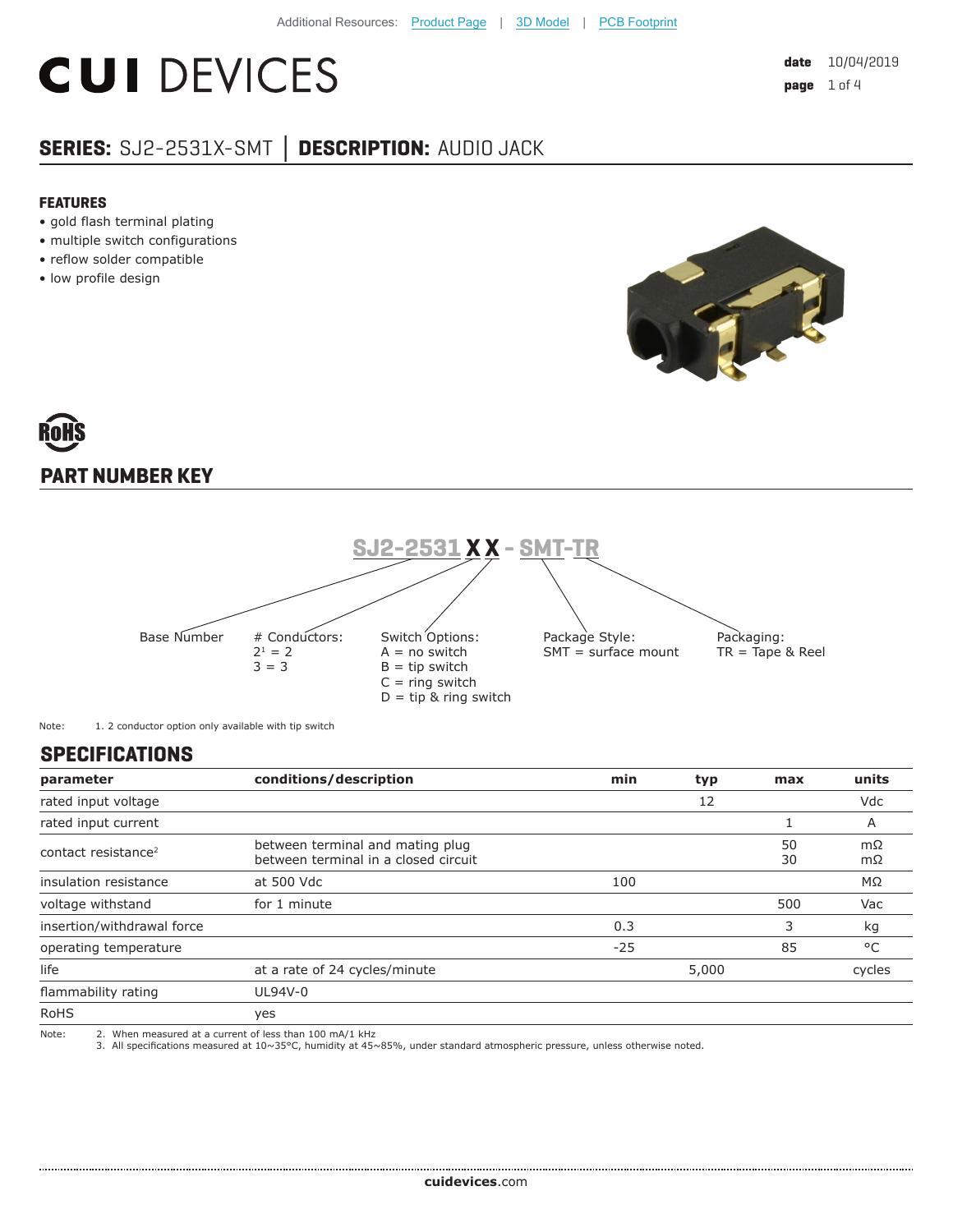#### **MECHANICAL DRAWING**



Recommended PCB Layout Top View

|               | Model No. | SJ2-25312B-SMT               | SJ2-25313A-SMT     | SJ2-25313B-SMT                 | SJ2-25313C-SMT                   | SJ2-25313D-SMT                             |
|---------------|-----------|------------------------------|--------------------|--------------------------------|----------------------------------|--------------------------------------------|
| J)<br>╺<br>ΙG | Schematic | -01<br>$\Box$ <sup>010</sup> | -0 1<br>O 3<br>o 2 | -0 1<br>O 3<br>$-010$<br>$-02$ | -0 1<br>O 3<br>-011<br>$\circ$ 2 | -0 1<br>$\mathbin{{\multimap}}11$<br>$-02$ |
|               | PIN       |                              |                    |                                |                                  |                                            |
|               |           | sleeve                       | sleeve             | sleeve                         | sleeve                           | sleeve                                     |
|               | 2         | tip                          | tip                | tip                            | tip                              | tip                                        |
|               | 3         | <b>NP</b>                    | ring               | ring                           | ring                             | ring                                       |
|               | 10        | tip switch                   | <b>NP</b>          | tip switch                     | <b>NP</b>                        | tip switch                                 |
|               | 11        | <b>NP</b>                    | <b>NP</b>          | <b>NP</b>                      | ring switch                      | ring switch                                |

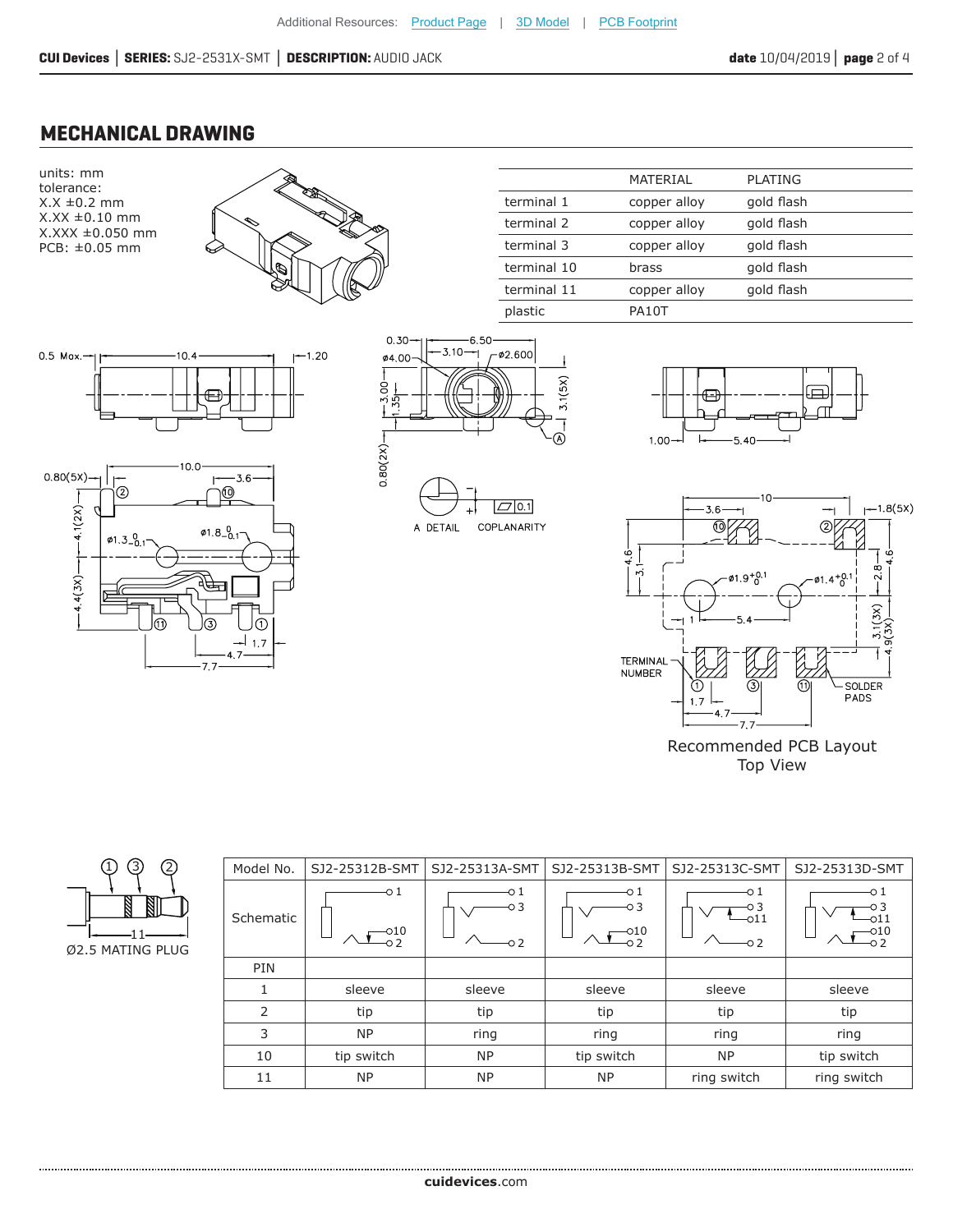#### **SOLDERABILITY**



#### **PACKAGING**

units: mm

Reel Size: Ø381 mm Reel QTY: 1,300 pcs per reel